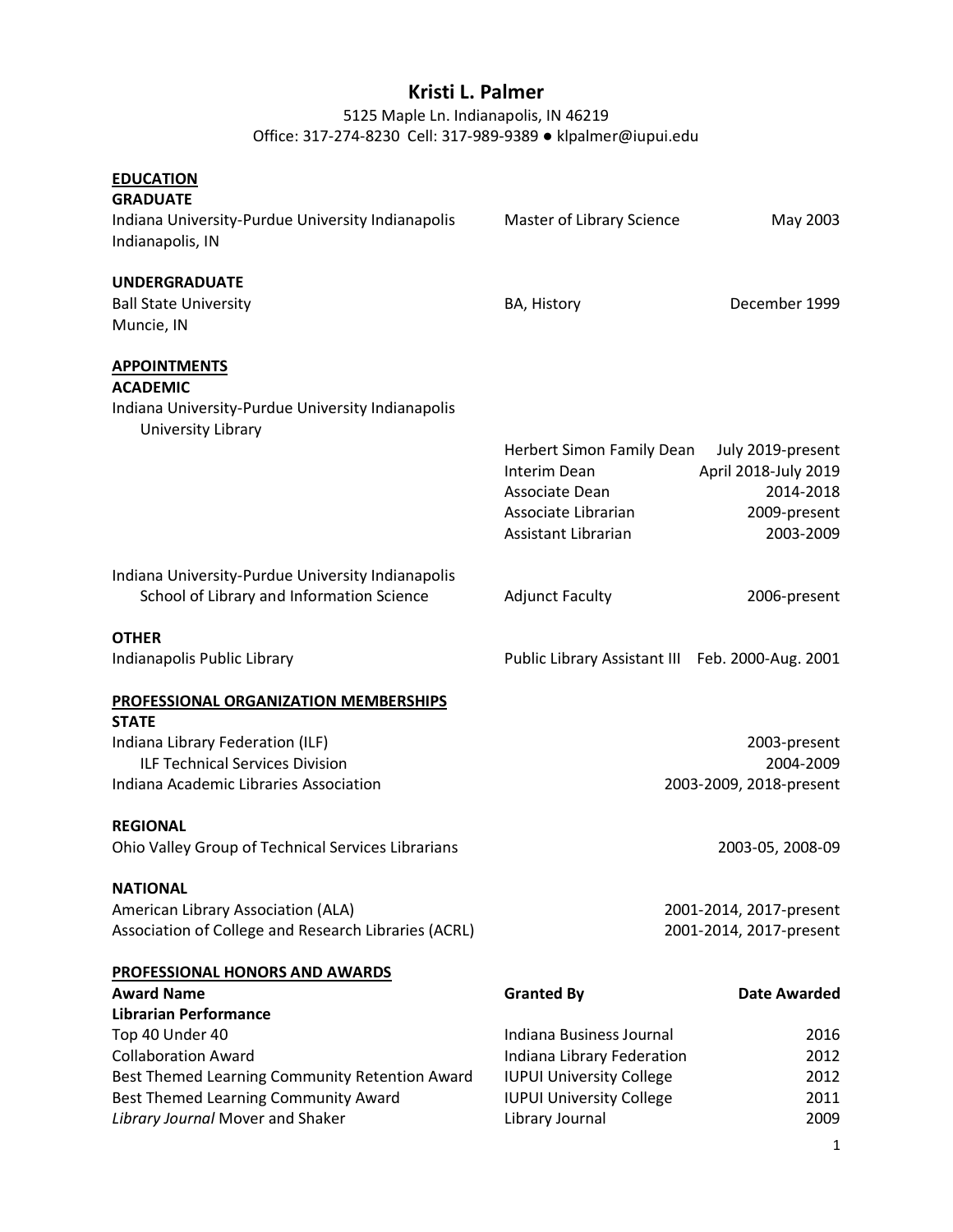| Themed Learning Community                    |                                        |            |
|----------------------------------------------|----------------------------------------|------------|
| <b>Communication and Collaboration Award</b> | <b>IUPUI University College</b>        | 2009       |
| <b>IU Trustees Teaching Award</b>            | Indiana University                     | 2008, 2011 |
| <b>Professional Development</b>              |                                        |            |
| 3rd Place Chronicling America                | National Endowment for the Humanities/ |            |

| 5° Piace Chronicing America       | <b>National Endowment for the Humanities</b> |      |
|-----------------------------------|----------------------------------------------|------|
| Historic Newspaper Data Challenge | Library of Congress                          | 2016 |

# *LIBRARIAN PERFORMANCE*

**Interim Dean and Herbert Simon Family Dean of IUPUI University Library (April 2018-present)** Provide leadership and guidance of library operations, strategic direction and responsibility for the mission of the library, connecting people with resources and services and transforming the lives of community members by facilitating discovery, creativity, teaching, learning and research. The Dean is the public face of IUPUI University Library and oversees strategic advancement in the areas of services, instruction, technology, personnel, fundraising, and budgeting

# **Associate Dean of Digital Scholarship (July 2014– present)**

# **Responsible for the Library's digital scholarship program and Center for Digital Scholarship, including:**

- Developing and implementing the library's digital scholarship strategy.
- Encouraging and supporting the creation, digitization and preservation of scholarly, historical, and cultural content.
- Managing the campus' institutional repository and other library tools for accessing digital content.
- Overseeing the library's publishing program.
- Promoting open access as the preferred strategy for accessing content, including managing the library's open access publishing fund.
- Developing the resources necessary to advancing the program including pursuing gifts and grants and on and off campus collaborations.
- Developing programs to support digital humanities, data management planning and sharing, federal public access policies, copyright and fair use, and digital impact metrics.
- Supervising the operations and staff of the Center for Digital Scholarship including direct supervision of 6 FTE faculty librarians at 100% and indirect supervision of 3 FTE staff at 100%, 5-7 PTE students.
- Supervising development of the library's website and web presence.
- Coordinating with the Operations and Client Support Teams to assure that the technical infrastructure required for the digital scholarship programs is in place.
- Coordinating with the Special Collections and Herron Teams to assure consistent and efficient use of digital scholarship systems and services.
- Coordinating with the Bibliographic and Metadata Services Team to assure that appropriate metadata is created for digital collections.
- Coordinating the library's digital scholarship programs with those of other libraries on the IUPUI campus and in the IU system.
- Representing the library on the campus, in the community, and nationally in the area of digital scholarship.
- Representing the library with the Office of the Vice Chancellor for Research, Graduate Affairs Committee, and the Council of Associate Deans for Research.

## **Responsible for the Library's Operations Team (beginning January 2017), which participates in:**

• Direct supervision of 1 FTE staff at 100% and indirect supervision of 6 FTE staff.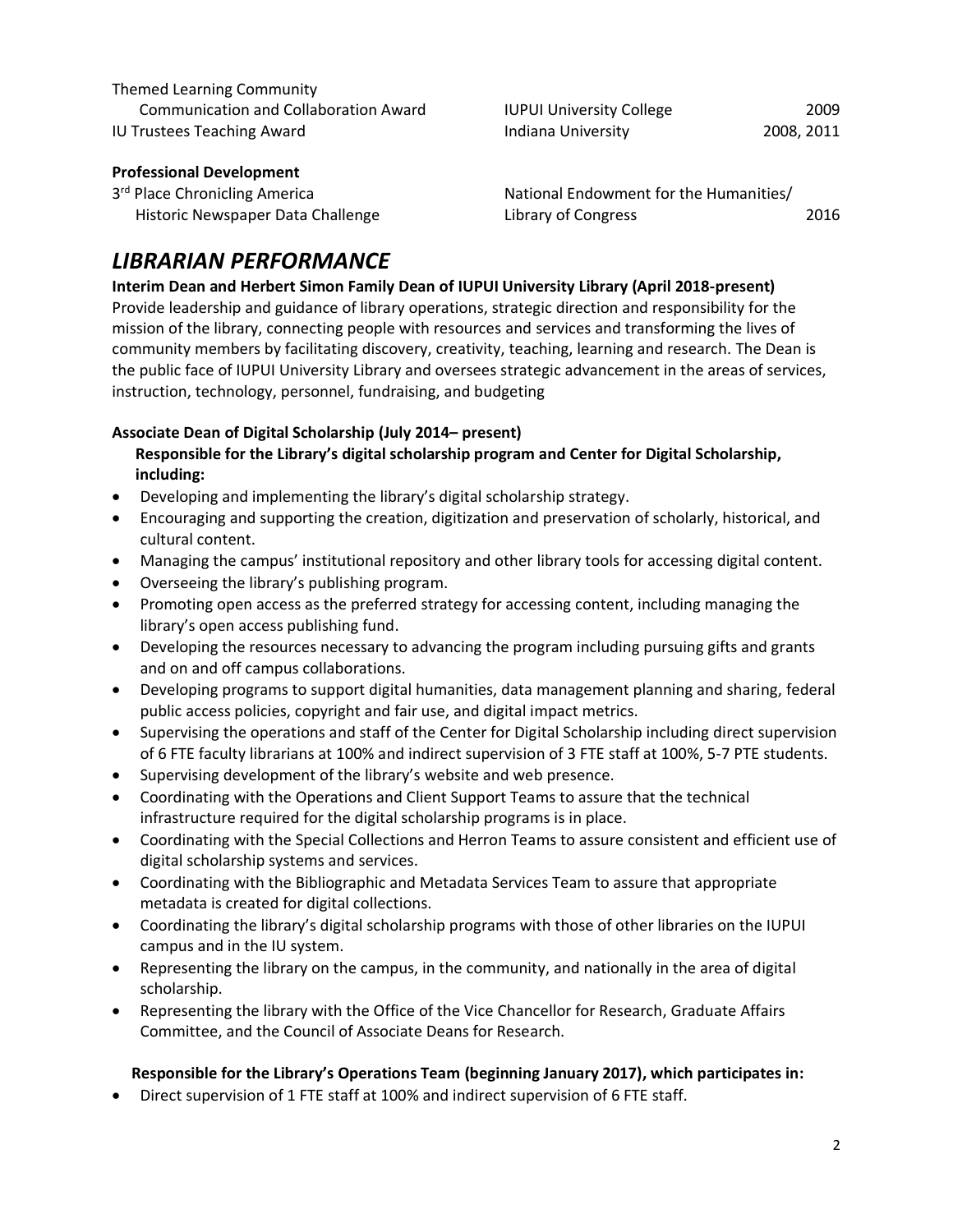- Design, installation, security, integration, and management of the server environment, operating systems, and network and application infrastructures utilized by all areas of the library.
- Management of around 20 high end computing servers, interfaces with the campus computing infrastructure, and installs and supports a wide variety of both local and internet-based information technology applications.
- Providing design, security and software support infrastructures for the many models and makes of desktop, laptop, and mobile computing devices utilized by the patrons and staff of University Library.
- Deployment of library and information-based services that support all of Indiana University.
- evaluation, adoption and integration of library-based services and applications into the UL environment and infrastructure.

## **As a Member of Library Administration Team:**

- With the Associate Dean for Collections and the Associate Dean for Instruction and Consultation Services oversees the library's liaison program including planning and program review, and the assessment of individual liaison librarian performance.
- Contributes to the overall management of the library.

# **History Subject Librarian (July 2003–2018)**

# **American Studies Subject Librarian (2009-2018)**

# **Women's Studies Subject Librarian (2009-2014)**

- Understand the mission, goals, and objectives of the Liberal Arts Team and perform the work appropriate with the team to meet those goals and objectives.
- Communicate regularly with the faculty of the departments/programs supported and represent the library to these groups.
- Provide library instruction as requested to departments/programs supported.
- Develop library collections in support of the departments/programs. Includes the purchase and withdrawal/cancellation of monographs, serials, and electronic resources. Recommend appropriate reference titles and update the contents of research guide webpages.
- Assist students, faculty, and staff of the departments/programs through research consultation and acquisition of research and teaching materials as requested.
- Provide library research help desk and chat reference coverage as assigned.

# **Director for the Center for Digital Scholarship and Digital Scholarship Team Leader (2013 – July 2014)**

- Directly supervise 3 FTE faculty librarians at 100%; Indirectly supervise 3 FTE at 100% and 5-7 PTE students.
- Coordinate implementation of digital library projects which include, but are not limited to, imaging projects, online exhibits, and electronic databases.
- Maintain regular public awareness of the Center for Digital Scholarship's services and educational offerings.
- Conduct outreach regarding change in scholarly communication, benefits of open access, and author's rights to IUPUI researchers, faculty, staff, students, and community.
- Lead Center in ongoing development and maintenance of the University Library's Information System/website.
- Communicate needs of the Library to Center staff and provide opportunities for the team to discuss library-wide issues and concerns.
- Disseminate information related to Center staff and its concerns to other library teams and Senior Management.
- Coordinate work flow between Center and Operations Team programmers.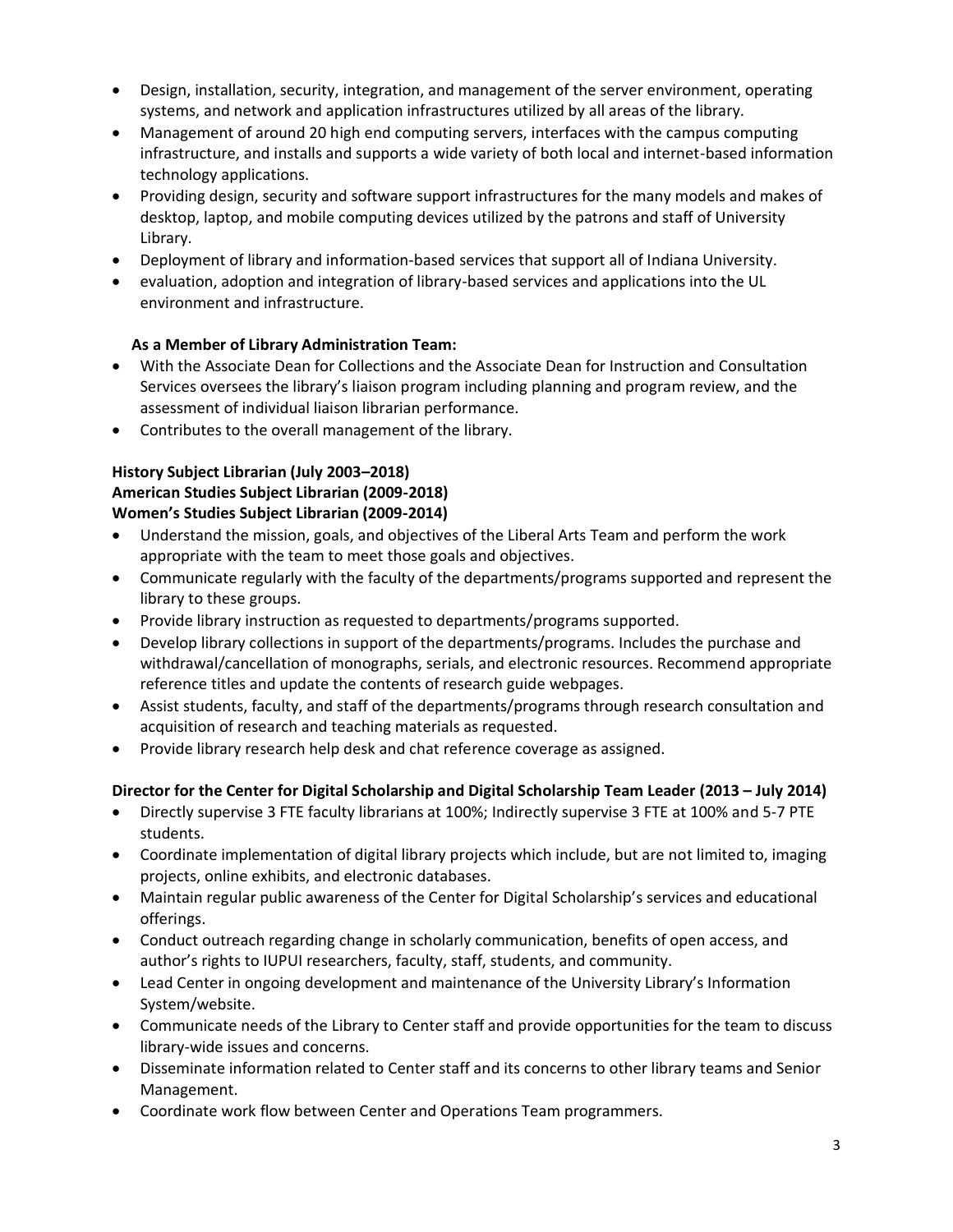• Facilitate and involve all Center staff members in planning, objectives setting, problem solving, and holding team members accountable for their participation and performance.

### **Digital Libraries Team Leader (Jan. 2010-2013) Digital Libraries Team Member (Oct. 2007-Jan. 2010)**

- Supervise and manage Digital Libraries Team Members, 4 FTE at 100%; 4 FTE at 50%; 2-5 PTE students.
- Approve Digital Libraries Team budget and grant applications prepared by Digital Libraries Manager.
- Lead team in ongoing development and maintenance of the University Library's Information System/website.
- Lead librarian for promoting, training, and maintaining content of the campus's institutional repository (IR), [IUPUI ScholarWorks,](https://scholarworks.iupui.edu/) including the campus-wide electronic theses and dissertations program [open journal publishing](https://journals.iupui.edu/) service.
- Conduct outreach regarding change in scholarly communication, benefits of open access, and author's rights to IUPUI researchers, faculty, staff, students, and community.
- Keep abreast of current cataloging rules related, but not limited to: Library of Congress policies and rule interpretations, IUCAT, OCLC systems and authority file policies, advances in library automation, AACR2/RDA and international standards relating to cataloging and metadata.
- Create and conduct of metadata records for Library's digital cultural heritage collections, institutional repository, and open journals.

# **Diversity Fellow Supervisor (2007-2008)**

- Co-develop professional library experiences (with fellows) for two undergraduate Diversity Fellows.
- Train, supervise, and mentor Fellows through various research processes, library tools, and general professional inquiries including connecting a study abroad opportunity in Mexico with their Diversity Fellowship experience. Fellows cataloged a book collection, transported the collection to Mexico, and taught the community members how to maintain a local library.

## **Metadata Librarian (July 2003 – Oct. 2007)**

- Support Bibliographic and Metadata Services Team Leader in establishing procedures and activities for providing quality, cost-effective bibliographic and authority records for monographic and serial materials, acquired by, or given electronic access to, IUPUI University Library, IUPUI Herron Art Library, and IUPUI-Columbus Library.
- Create original and complex copy catalog records for library materials, including monographs, audio visual material, and electronic resources.
- Resolve conflicts and discrepancies related to the description and subject analysis of materials received for cataloging.
- Train full-time and hourly team members.
- Manage and train graduate assistants and interns.
- Keep abreast of current cataloging rules related, but not limited to: Library of Congress policies and rule interpretations, IUCAT, OCLC systems and authority file policies, advances in library automation, AACR2/RDA and international standards relating to cataloging and metadata.
- Collaborate closely with the Digital Libraries Team in the development of digital library projects, specifically with regards to collection organization and metadata creation.

## **MENTORING**

| <b>Individual</b>                     | Role                | <b>Inclusive Dates</b> |
|---------------------------------------|---------------------|------------------------|
| 1 untenured IUPUI Assistant Librarian | Professional mentor | 2016-present           |
| 1 untenured IUPUI Assistant Librarian | Professional mentor | 2018-present           |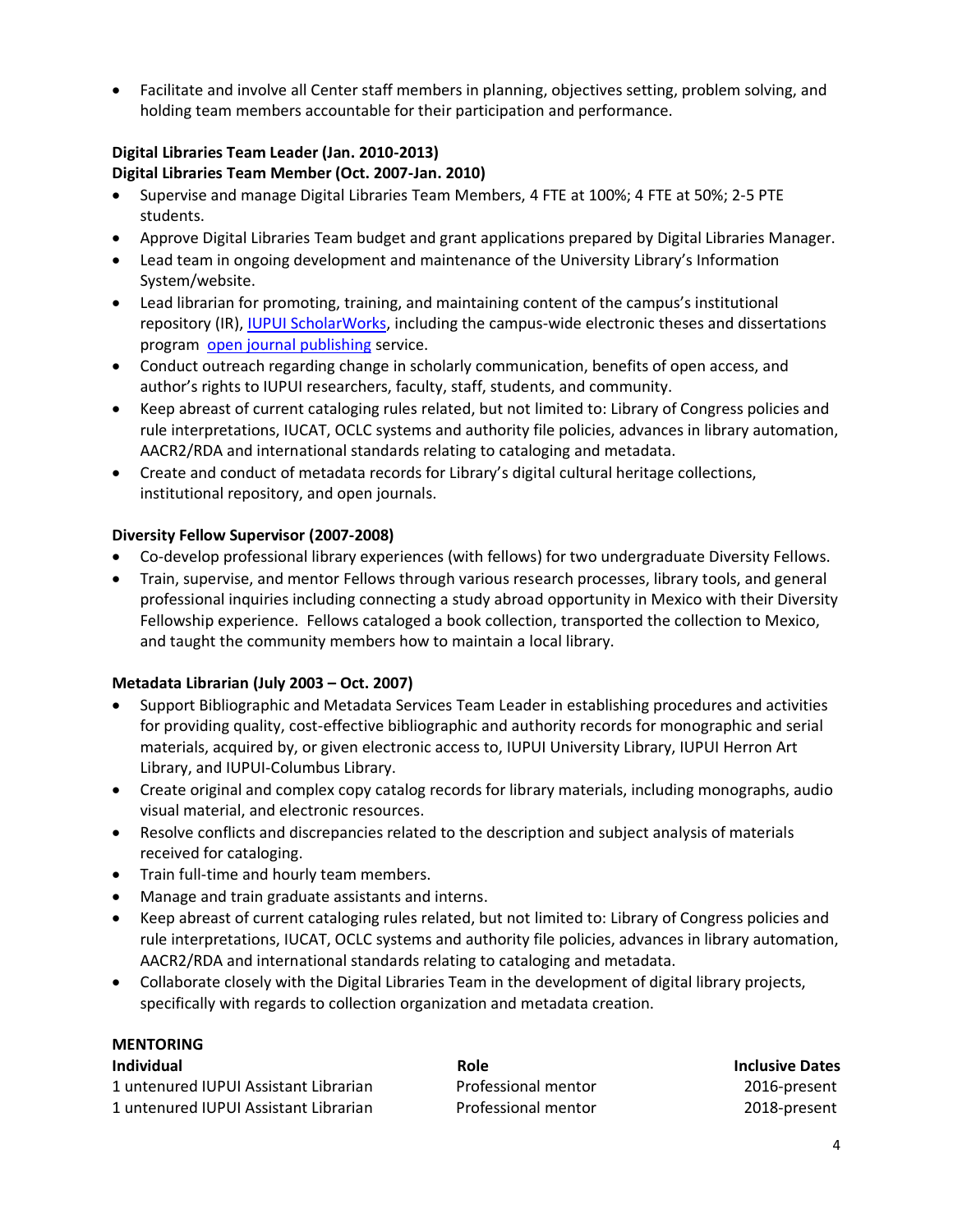| 1 library science graduate student,         |                     |      |
|---------------------------------------------|---------------------|------|
| Indiana State Library Librarians Leading in |                     |      |
| Diversity Fellow                            | Professional mentor | 2010 |

## **AWARDED GRANTS/FELLOWSHIPS IN LIBRARIAN PERFORMANCE**

| <b>Title</b>                         | <b>Granting Agency</b>                     | Amount   | <b>Dates</b> |
|--------------------------------------|--------------------------------------------|----------|--------------|
| Advancing 3D Digitization            | Lyrasis                                    | \$29,500 | 2017-2018    |
| and Metadata Conventions             |                                            |          |              |
| Windows to IUPUI's Past, Present     | <b>IUPUI Administration-Welcoming</b>      | \$26,000 | 2017-2018    |
| and Future                           | <b>Campus Innovation</b>                   |          |              |
| 3D Scanning: How Libraries and       |                                            |          |              |
| Museums will Play a Role in Creating |                                            |          |              |
| A 3D Digital Library                 | <b>IUPUI Arts and Humanities Institute</b> | \$30,000 | 2016         |
|                                      |                                            |          |              |

# *SERVICE*

## **TEACHING ASSIGNMENTS**

**GRADUATE:** Department of Library and Information Science, Formerly School of Library and Information Science.

| Course #         | <b>Short Title</b>             | Format  | <b>Role</b> | Term             | <b>Enrollment</b> |
|------------------|--------------------------------|---------|-------------|------------------|-------------------|
| <b>DLIS S656</b> | <b>Scholarly Communication</b> | Lecture | Instructor  | <b>Fall 2017</b> | 10                |
| <b>DLIS S656</b> | <b>Scholarly Communication</b> | Lecture | Instructor  | <b>Fall 2016</b> | 12                |
| <b>DLIS S656</b> | <b>Scholarly Communication</b> | Lecture | Instructor  | Fall 2015        | 9                 |
| DLIS S604        | <b>Scholarly Communication</b> | Lecture | Instructor  | <b>Fall 2014</b> | 8                 |
| <b>SLIS S604</b> | <b>Scholarly Communication</b> | Lecture | Instructor  | <b>Fall 2012</b> | 11                |
| <b>SLIS L520</b> | Cataloging                     | Lecture | Instructor  | Fall 2009        | 28                |
| <b>SLIS L520</b> | Cataloging                     | Lecture | Instructor  | Summer 2007      | 7                 |
| <b>SLIS L520</b> | Cataloging                     | Lecture | Instructor  | Summer 2006      | 20                |

#### **UNIVERSITY SERVICE**

| <b>LIBRARY-IUPUI University Library</b>        |                           |                      |
|------------------------------------------------|---------------------------|----------------------|
| Search and Screen Committee                    | Member                    | 2014, 2010           |
| University Library Faculty Organization (ULFO) |                           |                      |
|                                                | Chair (elected)           | 2008-2009            |
| <b>Primary Peer Review Committee</b>           | Member                    | 2016-2017, 2011-2012 |
|                                                | Chair                     | 2013-2014            |
| <b>Trustees Teaching Award</b>                 | Chair                     | 2009                 |
| By-Laws Committee Chair                        | Member                    | 2004-2008            |
| <b>Employee Recognition Group</b>              | Member                    | 2011-2014            |
| Books and Basketball Book Fair                 | Chair                     | 2007-2009            |
| <b>Strategic Plan Group</b>                    | Member                    | 2008-2009            |
| <b>Diversity Council</b>                       | Member                    | 2007-2009            |
| <b>Minority Recruitment Task Force</b>         | Member                    | 2004-2006            |
| <b>CAMPUS-IUPUI</b>                            |                           |                      |
| <b>Faculty Council</b>                         | Member at Large (elected) | 2016-2018            |
| <b>Board of Review</b>                         | Member (1 case)           | 2016-2018            |
| <b>Campus Planning Committee</b>               | Member (appointed)        | 2016-2018            |
|                                                | Chair (appointed)         | 2017-2018            |
| Office of Equal Opportunity Board of Review    | Member (2 cases)          | 2015-2016            |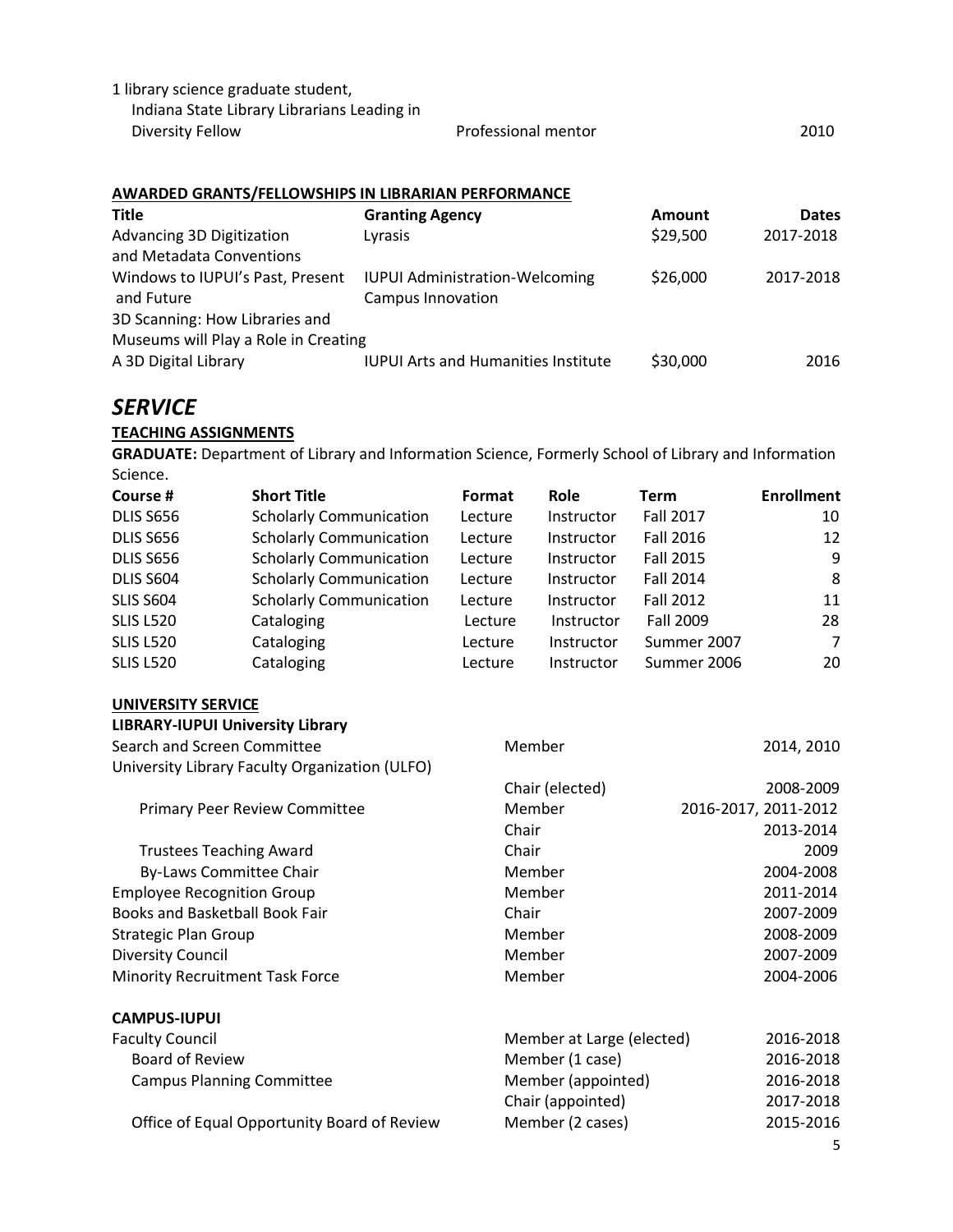| <b>Faculty Handbook Committee</b>                | Exec. Comm. Rep                  | 2014-2016    |
|--------------------------------------------------|----------------------------------|--------------|
| <b>Executive Committee</b>                       | Member (elected)                 | 2012-2016    |
| <b>Staff Council Executive Committee</b>         | Exec. Comm. Rep.                 | 2012-2016    |
| <b>Student Affairs</b>                           | Member                           | 2004-2008    |
| <b>IUPUI Libraries Faculty Council</b>           |                                  |              |
| <b>Primary Peer Review Committee</b>             | Member                           | 2015-2016    |
| <b>Primary Peer Review Committee</b>             | Chair                            | 2014-2015    |
| Representative to the IU Library Faculty Council | Rep. (elected)                   | 2007-2009    |
| School of Engineering and Technology Dean        |                                  |              |
| 5-year Review                                    | <b>Review Board Member</b>       | 2016         |
| Office of the Vice Chancellor for Research       | <b>Grant Reviewer</b>            | 2015         |
| Public Scholarship Faculty Learning Community    | Member                           | 2015-present |
| Dept. of Library and Information Science         |                                  |              |
| <b>Community Board</b>                           | Member                           | 2014-present |
| Promotion and Tenure Review Committee            | Member                           | 2015         |
| Search and Screen Committee                      | Member                           | 2014         |
| Library Science/University Library Joint         |                                  |              |
| <b>Conference Planning Committee</b>             | <b>Member and Reviewer</b>       | 2010         |
| Dept. of History Search and Screen Committee     | Member                           | 2014         |
| Library Dean 5-year Review                       | <b>Review Board Member</b>       | 2014         |
| Arts and Humanities Institute                    | <b>Board Member and Reviewer</b> | 2013-2016    |
| Women Creating Excellence Committee              | Member                           | 2008-2010    |
| Women's History Month Leadership Awards          |                                  |              |
| Selection Committee (Office of Women)            | Member                           | 2005-2006    |
| Norman Brown Diversity & Leadership              |                                  |              |
| Scholarship                                      | Reviewer                         | 2005-2006    |
| <b>Diversity Awareness Team</b>                  | Member                           | 2003-2004    |
| <b>Research and Evaluation Committee</b>         | Member                           | 2004         |
|                                                  |                                  |              |
| <b>UNIVERSITY-Indiana University</b>             |                                  |              |
| <b>Faculty Annual Review</b>                     |                                  |              |
| <b>Implementation Group</b>                      | Member                           | 2015-2016    |
| <b>Task Force</b>                                | Member                           | 2014-2015    |
| Indiana University Libraries Faculty Council     |                                  |              |
| <b>White Award Committee</b>                     | Member (elected)                 | 2011-2012    |
| <b>Faculty Review Board</b>                      | Member (elected)                 | 2010-2011    |
| <b>Research Leave Committee</b>                  | Member (elected)                 | 2006-2008    |
| Librarians' Day Committee                        | Chair (elected)                  | 2007-2008    |
|                                                  | Member (elected)                 | 2006-2008    |
| Indiana University Librarians Association        |                                  |              |
| <b>Book Sale Committee</b>                       | Chair (elected)                  | 2004-2005    |
|                                                  |                                  |              |
| <b>PROFESSIONAL SERVICE</b>                      |                                  |              |
| <b>STATE-Indiana</b>                             |                                  |              |
| Academic Libraries of Indiana                    | <b>Exec. Board Member</b>        | 2018-present |
| Encyclopedia of Indianapolis Advisory Committee  | Member                           | 2018-present |
| Ball State University Dept. of History Advisory  |                                  |              |
| <b>Board</b>                                     | <b>Board Member</b>              | 2017-present |
| Indiana Memory Digital Public Library of America |                                  |              |
| (DPLA) Advisory Council                          | Chair (elected)                  | 2015-2016    |
|                                                  |                                  |              |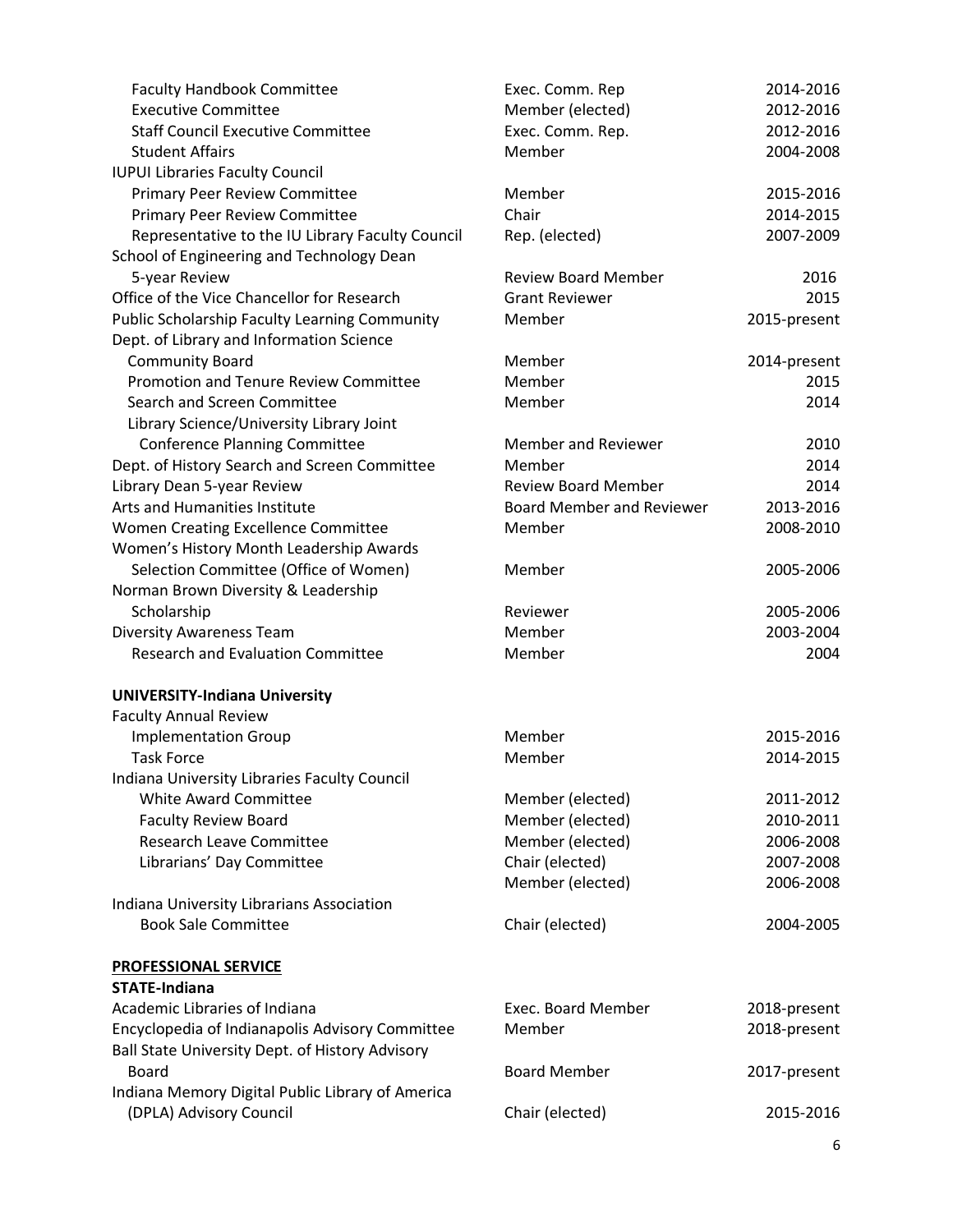|                                                         | Past Chair (elected)          | 2016-2017        |
|---------------------------------------------------------|-------------------------------|------------------|
|                                                         | Member (elected)              | 2017-2018        |
| Indiana Libraries, professional/trade journal           | Editor                        | 2012-2015        |
| National Information Standards Organization (NISO)      |                               |                  |
| Journal Article Version Addendum Working Group          | Member                        | 2012-2013        |
| Indiana Library Federation                              |                               |                  |
| <b>Advocacy Committee</b>                               | Member                        | 2018-present     |
| <b>Publications Committee</b>                           | Chair (elected)               | 2011-2012        |
|                                                         | Member (elected)              | 2010-2012        |
| <b>Strategic Planning and Evaluation Committee</b>      | Secretary (elected)           | 2006-2008        |
| <b>Technical Services Division, Executive Committee</b> | Chair (elected)               | 2007-2008        |
|                                                         | Member (elected)              | 2004-2009        |
| <b>Annual Conference Panel Presentation</b>             | Panel Moderator               | Oct. 2009        |
| Indiana State Library Diversity Task Force              | Member/Mentor                 | 2007-2011        |
| <b>Statewide IT Conference Panel Presentation</b>       | Panel Moderator               | Oct. 2009        |
| <b>NATIONAL</b>                                         |                               |                  |
| Association of College and Research Libraries (ACRL)    |                               |                  |
| 2018 Innovations Committee                              | Member                        | 2017-present     |
| Journal of Librarianship and Scholarly Communication    |                               |                  |
| (refereed journal)                                      | <b>Editorial Board Member</b> | 2016-present     |
| Peer Review Procedures Committee                        | Chair                         | 2017-present     |
| Digital Public Library of America Fest Local            |                               |                  |
| <b>Arrangements Group</b>                               | Member                        | 2015             |
| Advances in Social Work (referred journal)              | Reviewer                      | 2014-present     |
| Temple University Center for Digital Scholarship        | Consultant                    | Aug. 6, 2014     |
| Council on Library and Information Resources            | Case Study Interviewee        | 2013             |
| National Endowment for the Humanities                   |                               |                  |
| Digital Humanities Start Up Grant                       | Reviewer                      | 2013             |
| Association of College and Research Libraries (ACRL)    |                               |                  |
| Conference Local Arrangements Assistant                 | Dinner host                   | 2013             |
| <b>Scholarly Communications Committee</b>               | Member (elected)              | 2010-2012        |
| Women's Studies Section Electronic                      |                               |                  |
| <b>Resources and Access Committee</b>                   | Member (elected)              | 2006-2008        |
| Samuel Lazerow Fellowship Committee                     | Intern                        | 2004             |
| International Visitor Leadership Program,               |                               |                  |
| U. S. Dept. of State and International Center of        | Presenter                     | <b>July 2010</b> |
| Indianapolis                                            |                               |                  |
| <b>INTERNATIONAL</b>                                    |                               |                  |
| <b>DSpace Leadership Council</b>                        | Member                        | 2018-present     |
| Open Repositories Conference                            | Reviewer                      | May 2013 & 2015  |
| <b>COMMUNITY SERVICE</b>                                |                               |                  |
| <b>LOCAL</b>                                            |                               |                  |
| <b>Classical Music Indy-Streaming Music Project</b>     | Advisor                       | 2017-Present     |
| Central Indiana Community Foundation                    |                               |                  |
| <b>Grant Making Day</b>                                 | Reviewer                      | February 2016    |
| Rosa Parks-Edison Elementary School-GIS Day             | Presenter                     | March 2010       |
| Saturday Evening Post Digital Archive                   | Consultant                    | 2010             |
|                                                         |                               |                  |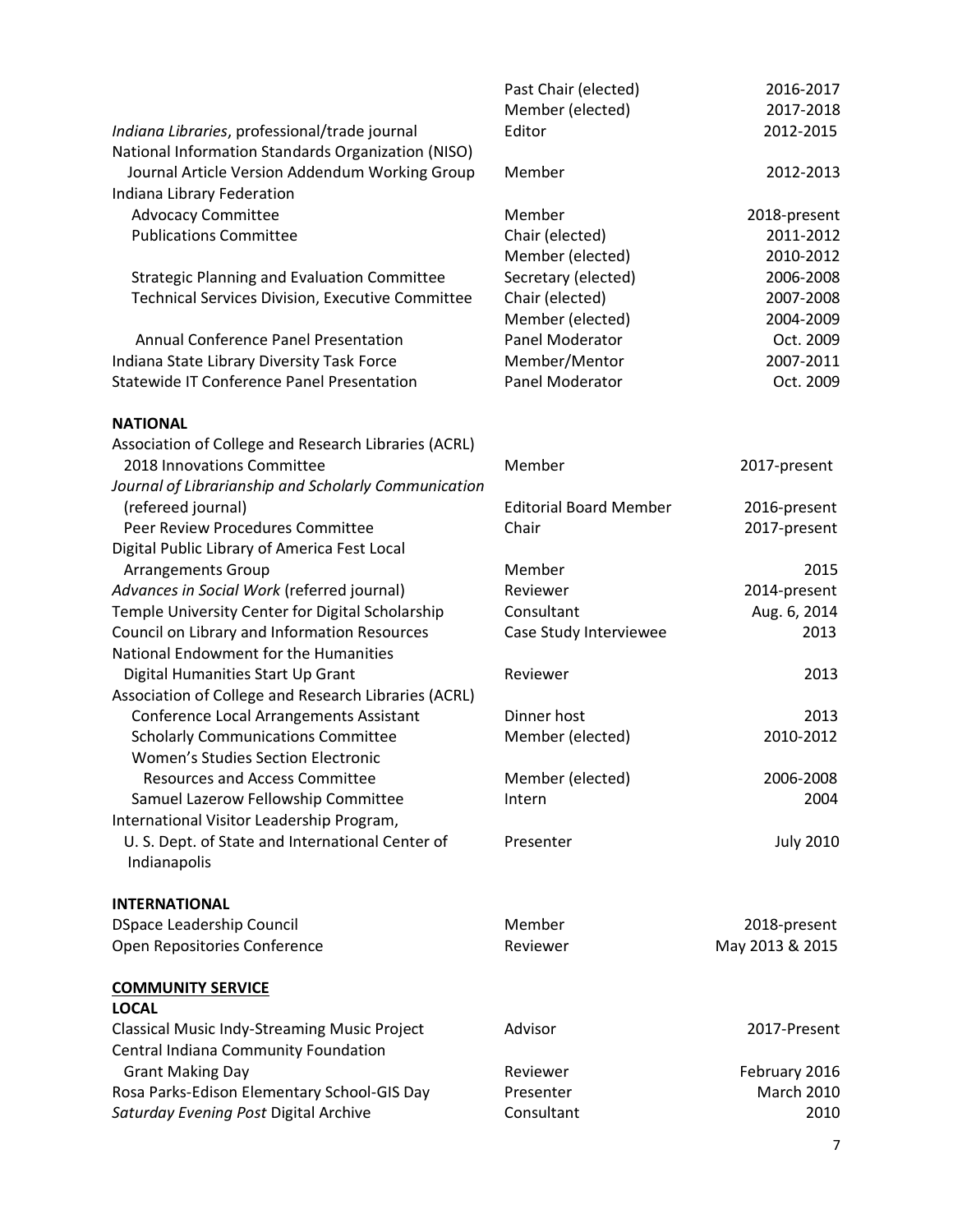| Central Indiana Community Foundation             |        |           |
|--------------------------------------------------|--------|-----------|
| Library Fund Steering Committee                  | Member | 2006-2010 |
| Chris Gonzalez Library & Archives Advisory Board | Member | 2010-2012 |

# *PROFESSIONAL DEVELOPMENT*

# **AWARDED GRANTS/FELLOWSHIPS IN PROFESSIONAL DEVELOPMENT**

| . <u>. .</u><br><b>Title</b>                        | <b>Granting Agency</b>                     | <b>Amount</b>                        | <b>Dates</b>          |
|-----------------------------------------------------|--------------------------------------------|--------------------------------------|-----------------------|
| 3D Scanning for Digital Libraries                   | <b>IUPUI Arts and Humanities Institute</b> | \$21,000                             | 2017                  |
| and Museums: An Eye Towards                         |                                            |                                      |                       |
| <b>Standards Development</b>                        |                                            |                                      |                       |
| Advancing 3D Digitization and                       | Lyrasis                                    | \$29,500                             | 2017-18               |
| Metadata Conventions for Libraries,                 |                                            |                                      |                       |
| Museums, and Archives                               |                                            |                                      |                       |
| Windows to IUPUI Past, Present,<br>and Future       | <b>IUPUI Welcoming Campus Initiative</b>   | \$22,500                             | 2017-18               |
| Minde Browning Professional                         | Central Indiana Community Foundation,      |                                      |                       |
| Development Grant (co-recipient) Library Fund       |                                            | \$1,000                              | 2016                  |
| Minde Browning Professional                         | Central Indiana Community Foundation,      |                                      |                       |
| <b>Development Grant</b>                            | Library Fund                               | \$1,000                              | 2012                  |
| Spirit and Place                                    | Indiana Humanities Council                 | \$1,800                              | 2010                  |
| Herbert S. Virginia Professional                    |                                            |                                      |                       |
| Development Award                                   | Indiana University Librarian               |                                      |                       |
| (co-recipient)                                      | Association                                | \$2,500                              | 2007                  |
| Minde Browning Professional                         | Central Indiana Community Foundation,      |                                      |                       |
| Development Grant                                   | <b>Library Fund</b>                        | \$360                                | 2005-2006             |
| Minde Browning Professional                         | Central Indiana Community Foundation       |                                      |                       |
| <b>Development Grant</b>                            | <b>Library Fund</b>                        | \$2,975                              | 2004-2005             |
| PROFESSIONAL DEVELOPMENT COURSES/WORKSHOPS/PROGRAMS |                                            |                                      |                       |
| <b>Course/Workshop/Program Title</b>                | Provider                                   |                                      | Date                  |
| Competitive                                         |                                            |                                      |                       |
| Leading Change Institute                            | EDUCAUSE and Council on Library and        |                                      |                       |
|                                                     | <b>Information Resources</b>               |                                      | June 2017             |
| Libraries Leading in a Digital Age                  | <b>Harvard Graduate School</b>             |                                      |                       |
|                                                     | of Education                               |                                      | March 21-24, 2013     |
| Institute on Scholarly Communication                | <b>Association of College</b>              |                                      |                       |
|                                                     | and Research Libraries                     |                                      | December 5-7, 2007    |
| <b>Non-Competitive</b>                              |                                            |                                      |                       |
| <b>CASE Development for Deans</b>                   | <b>Council for Advancement and</b>         |                                      |                       |
| And Academic Leaders                                | Support of Education                       |                                      | November 5-7, 2018    |
| Choosing Pathways to OA                             | Univ. of California                        |                                      | October 16-17, 2018   |
| Coalition of Networked Information                  | Coalition of Networked Information         |                                      | April 12-13, 2018     |
| Women in Leadership                                 | IUPUI, 1 credit course                     |                                      | Spring 2018           |
| <b>Technology Analysis from Object</b>              | <b>Humanities Intensive</b>                |                                      |                       |
| to Interpretation                                   | Learning + Teaching (HILT)                 |                                      | June 13-16, 2016      |
| Digital Public Library of America Fest              | Digital Public Library of America          |                                      | October 24-25, 2013,  |
|                                                     |                                            | April 17-18, 2015, April 14-15, 2016 |                       |
|                                                     |                                            |                                      | and April 20-21, 2017 |
| <b>Rigor and Relevance</b>                          | Notre Dame University Hesburgh             |                                      |                       |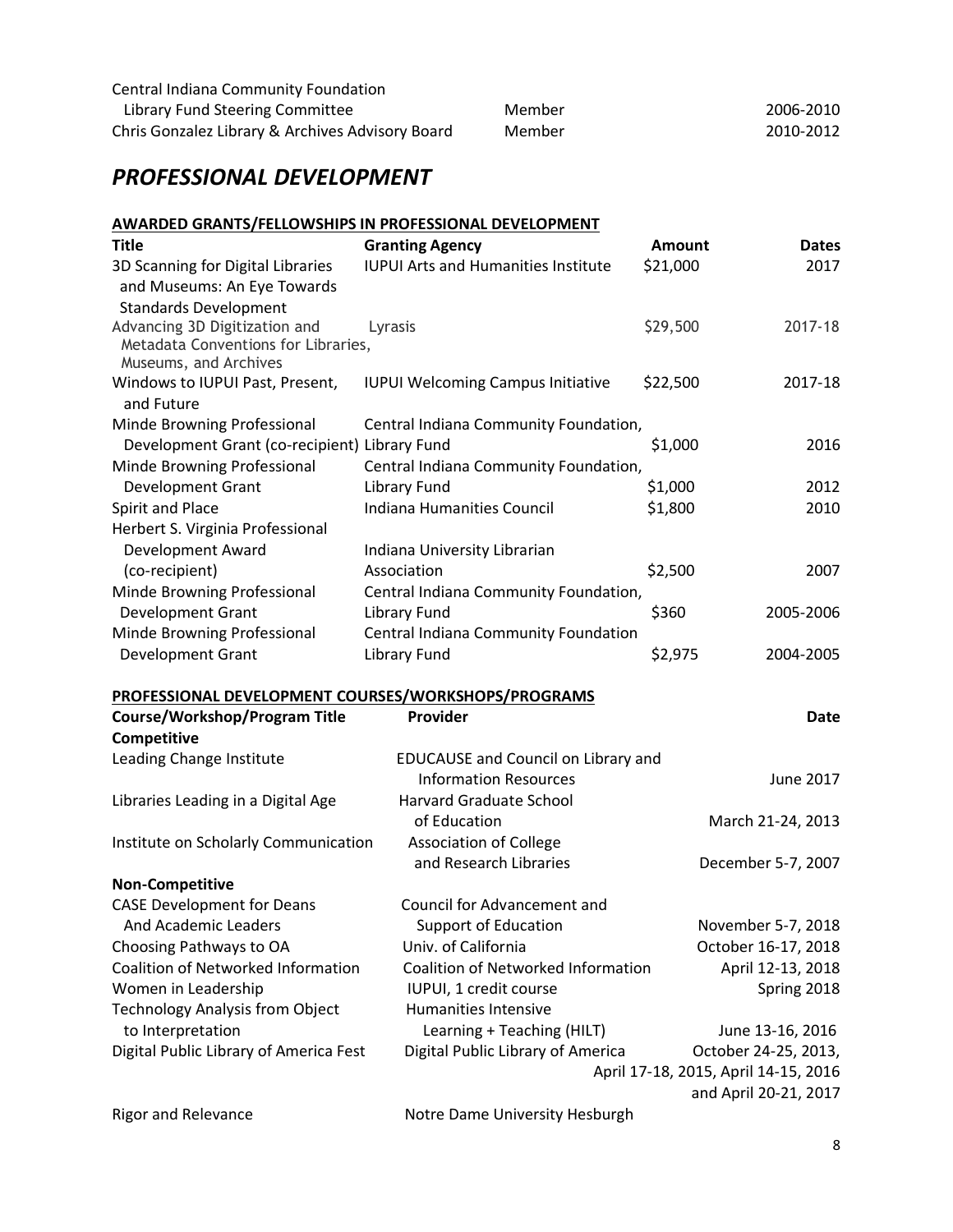|                                                 | Library                                         | Sept. 30-Oct. 1, 2016 |
|-------------------------------------------------|-------------------------------------------------|-----------------------|
| 13 <sup>th</sup> International Symposium on     | Networked Digital Library of                    |                       |
| <b>Electronic Theses and Dissertations</b>      | Theses and Dissertations                        | June 15-18, 2010      |
| <b>Research Data Access and Preservation</b>    | American Society for Information Science        |                       |
| Summit                                          | and Technology and Coalition for                |                       |
|                                                 | Networked Information                           | April 8-11, 2010      |
| <b>Ohio Electronic Theses and Dissertations</b> | <b>Ohio Electronic Theses and Dissertations</b> |                       |
| <b>Association Conference</b>                   | Association                                     | May 6-8, 2009         |
| Leading Edge Librarians                         | Central Indiana Community Foundation,           |                       |
|                                                 | Library Fund                                    | 2003-2004             |

## **INVITED KEYNOTE PRESENTATIONS – NON-REFEREED**

## **STATE (Indiana)**

Palmer, Kristi L. *Better or Different?: Technology, the Web, and, Librarians' Value*. Indiana Online Users Group, Indianapolis, IN, May 19, 2017.

Palmer, Kristi L. *Digital Scholarship, Open Access, and the Library's Role in Scholarly Communication*. IPFW Helmke Library Retreat, Ft. Wayne, IN, May 13, 2009.

## **STATE (Kentucky)**

Palmer, Kristi L. Keynote: *Libraries as Agents of Change in Scholarly Communication*, Joint Spring conference of the Kentucky Libraries Association (KLA) Academic Libraries Section and the KLA Special Libraries Section and Special Libraries Association Kentucky Chapter, April 29, 2010.

## **REGIONAL**

Palmer, Kristi L. and Emily Dill. *What's the Big IDeA? An Institutional Repository at Your Library*, Pennsylvania and Delaware Valley Chapter of the Association of College and Research Libraries, March 18, 2005. [http://hdl.handle.net/1805/224.](http://hdl.handle.net/1805/224)

## **INVITED PRESENTATIONS – NON-REFEREED**

## **IUPUI**

Palmer, Kristi L. *Digital Indianapolis History*, IUPUI Joseph Taylor Symposium, Indianapolis, IN, February 15, 2018.

## **STATE (Indiana)**

Palmer, Kristi L. Expert Panel at the Lead. Educate. Advocate Luncheon, Indiana Library Federation Annual Conference, Indianapolis, IN, November 13, 2018.

Palmer, Kristi L. *Digital Indianapolis History*, Invisible Indianapolis Seminar, Indianapolis, IN, May 11, 2017.

Palmer, Kristi L. *Sanborn Fire Insurance Maps and Genealogy Research*, presented three times for Indianapolis Public Library, once for the Marion County Historical Society, and once for Indiana Networking for Documents of Government Organizations, 2014.

Palmer, Kristi L. *Transformation of Indiana Libraries Journal to Open Access,* Indiana Library Federation Leadership Summit, Indianapolis, IN, November 8, 2010.

Palmer, Kristi L. *The Parallel Missions of Libraries, Open Access, and Open Source*, Indiana Library Federation District Four Annual Conference, IN, May 7, 2010.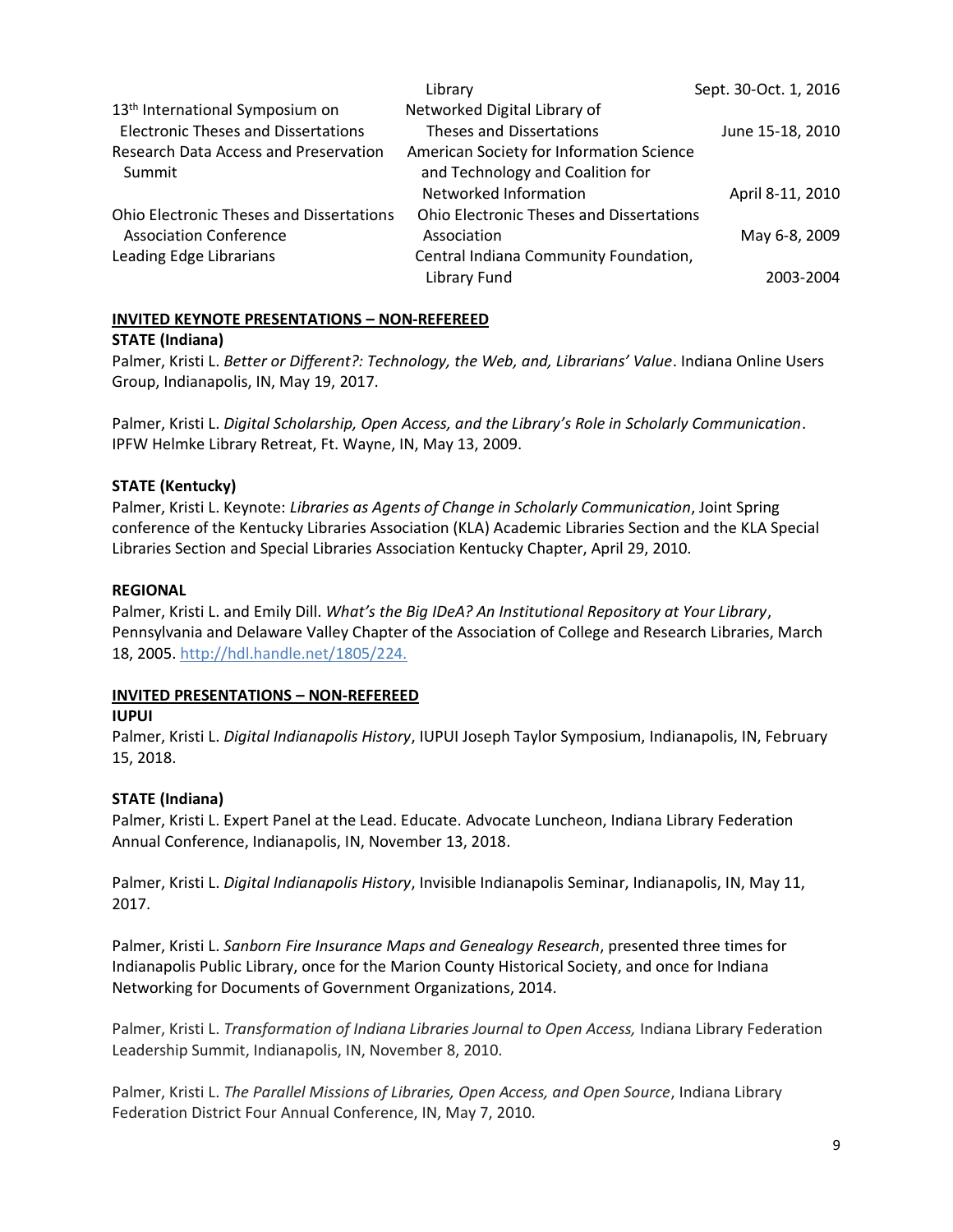Hollingsworth, Jaena and **Kristi L. Palmer**, Toward a Civil Conversation, Neal-Marshall Black Culture Center, Bloomington, IN, March 3, 2010.

Palmer, Kristi L. *Sanborn Fire Insurance Maps and African American Genealogy Research*, Indiana African American Genealogy Group, Indianapolis, IN, October 17, 2009.

Palmer, Kristi L. *Online History Tools and Resources*, Geography Educators' Network of Indiana, Geography and History of the World Summer Institute, Indianapolis, IN, June 19, 2007.

Palmer, Kristi L., et al., *Panel on Indiana State Library Diversity Task Force*, Indiana Library Federation Conference, Indianapolis, IN, November 14, 2007.

Palmer, Kristi L. *Digital Collections of IUPUI University Library: Primary Resources at Your Fingertips*, Marian College Technology Summit, Indianapolis, Indiana, May 10, 2007.

Palmer, Kristi L. *Women's History in Archives: Image-ing Our Foremothers*, presented at Society of Indiana Archivists Annual Meeting, Indianapolis, IN, March 31, 2007.

## **REGIONAL**

Palmer, Kristi L. *Open Peer Review: Bold Steps Towards Change in Scholarly Communication*, Great Lakes E-Summit, Cleveland, OH, September 23, 2013.

#### **NATIONAL**

Palmer, Kristi L., Ted Polley, and Caitlin Pollock. *Chronicling Hoosier*, National Digital Newspaper Program Conference, Washington, D.C., September 14, 2016.

Palmer, Kristi L. and Jere Odell. *Open Access and Public Scholarship*, Connecting Campuses with Communities Conference, Indianapolis, IN, May 13, 2016.

Palmer, Kristi L. *Open Access, Digital Scholarship, and Public Scholarship*, Connecting Campuses with Communities Conference, Indianapolis, IN, May 19, 2015.

Palmer, Kristi L. *Research Sharing Alternatives: Digital Scholarship and Open Access*, Connecting Campuses with Communities Conference, Indianapolis, IN, May 16, 2014.

Palmer, Kristi L. *Chris Gonzalez Library and Archives: LGBT Digital Collection*. DPLAFest, Indianapolis, IN, April 18, 2015. [http://go.iu.edu/15Xp.](http://go.iu.edu/15Xp)

## **PRESENTATIONS – REFEREED**

#### **LOCAL**

Palmer, Kristi L., Danita Davis, and Jordan Ryan. "Mapping Lost Intersections." Spirit & Place Festival, Indianapolis, IN, November 7, 2018.

Palmer, Kristi L. and Emily Dill. *The Role of Digital Repositories in the Open Access Movement*, Indiana University Librarian's Day, Indianapolis, IN, May 15, 2010.

Hollingsworth, Jaena and **Kristi L. Palmer**, *Early Recruiting: The University Library Diversity Fellowship for Undergraduates*, Indiana University Librarian's Day, Indianapolis, IN, May 15, 2010.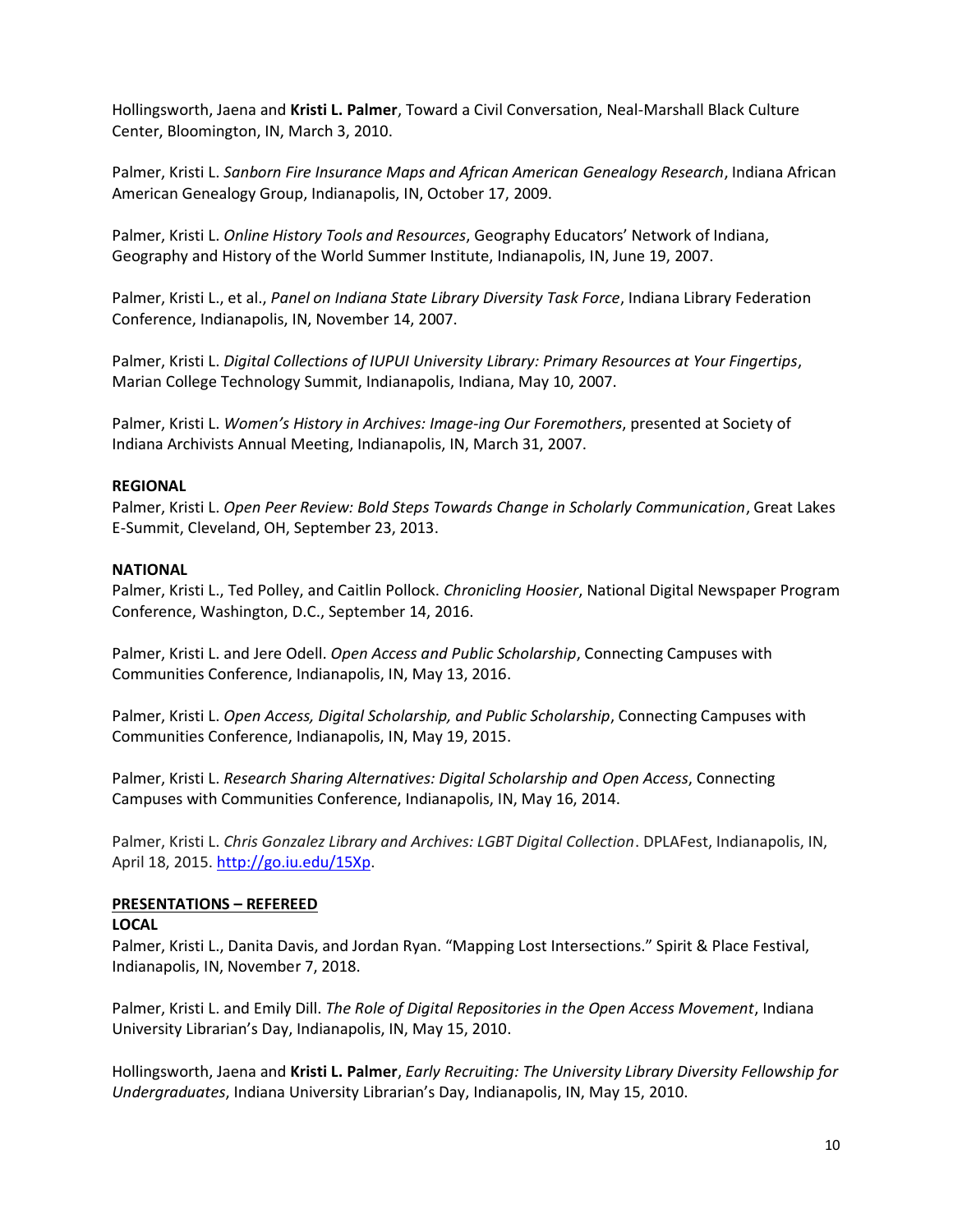Palmer, Kristi L. *DSPACE and Digital Repositories at IUPUI*, Indiana University Librarian's Day, Indianapolis, IN, April 23, 2004.

## **STATE (Indiana)**

Pollock, Caitlin and **Kristi L. Palmer**. *The Professor in the Library with Digital Humanities: Building a DH Research Service*, Indiana Library Federation Conference, Indianapolis, IN, November 2016.

Palmer, Kristi L., Ted Polley, and Caitlin Pollock. *Chronicling Hoosier: Tracing Home in Historic Newspapers*, Spirit and Place, Indianapolis, IN, November 12, 2016.

Monroe, Elizabeth Brand, Vicki Casteel, **Kristi L. Palmer**, and Norma Erickson, *Creating a Keyword Searchable Database and Digital Surrogate for the Indiana Territorial Court Order Books for Use by Historians of Indiana, Legal Historians, Students, and Genealogists,* Society of Indiana Archivists Conference, Lafayette, IN, April 11, 2015.

Palmer, Kristi L. *Digital Public Library of America in Indiana*. Society of Indiana Archivists Conference, Lafayette, IN, April 11, 2015.

Odell, Jere, **Kristi L. Palmer**, and Emily Dill. *Author's Rights to Share Scholarship: A Survey of Faculty Attitudes and Actions*, Presented at Indiana Library Federation Conference, Indianapolis, IN, November 19, 2015.

Palmer, Kristi L., Jennifer Johnson, and Connie Rendfeld. *Digital Public Library of America Service Hub in Indiana,* Indiana Library Federation Conference, Indianapolis, IN, October 22, 2013.

Applegate, Rachel, Andrea Copeland, and **Kristi L. Palmer.** *Bragging Writes: How to Publish Your Heroic Acts of Librarianship* [panel], at Indiana Library Federation Conference, Indianapolis, IN, October 23, 2013.

Palmer, Kristi L. and Jaena Hollingsworth*. Targeting Undergraduates in Diversity Initiatives*, Indiana Library Federation Conference, Indianapolis, IN, November 19, 2008.

Palmer, Kristi L. *Establishing and Sustaining an Electronic Theses and Dissertation Program*, Indiana Library Federation Conference, Indianapolis, IN, November 19, 2008.

Palmer, Kristi L. *Tools for Open Digital Scholarship: DSpace, ContentDM, OJS*, Indiana Online Users Group Conference, Indianapolis, IN, October 24, 2008.

Palmer, Kristi L. *Sanborn Fire Insurance Maps: Metadata Creation Strikes a Match with Catalogers,*  Indiana Library Federation Conference on April 13, 2006.

Palmer, Kristi L. and Jennifer James. *Technical Service Websites that Promote, Store, Organize and Train*, Indiana Library Federation Conference, Indianapolis, IN, March 23, 2005.

Palmer, Kristi L. and Emily Dill. *Institutional Digital Repositories: Organizing, Disseminating, and Preserving your Institution's Collective Research*, Indiana Library Federation Conference, Indianapolis, IN, March 23, 2005.

Palmer, Kristi L. *IDEA: Sharing Scholarly Digital Resources*, Indiana Library Federation Metadata Pre-Conference, Indianapolis, IN, May 12, 2004.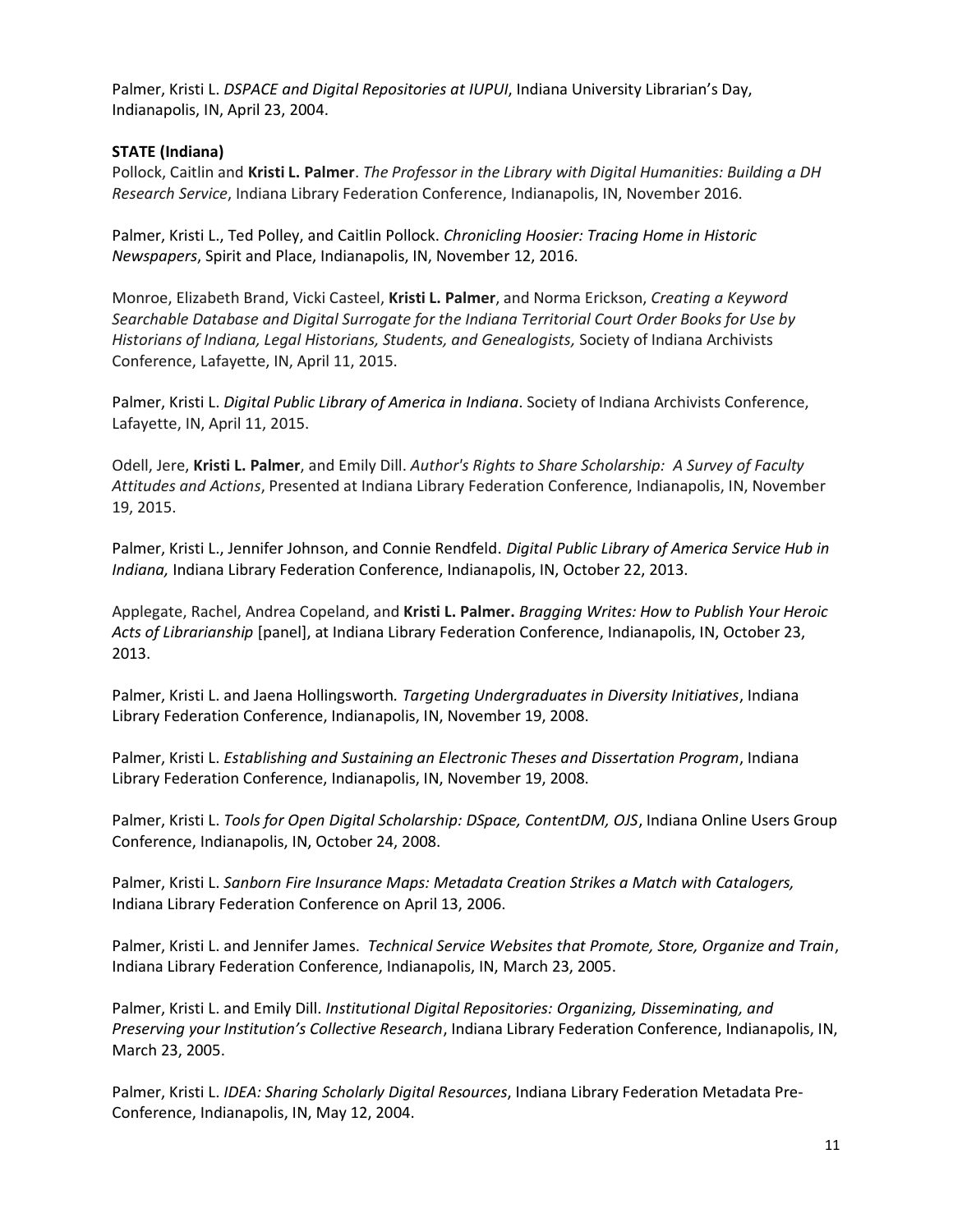## **REGIONAL**

Crumrin, Robin, **Kristi L. Palmer**, and Ann O'Bryan. *Everything Old is New Again*. Ohio Valley Group of Technical Service Librarians Annual Conference, Indiana State University Library, Terre Haute, IN, May 15, 2003.

## **NATIONAL**

Palmer, Kristi L. *Collaborative Repurposing of Existing Technology to Enhance Student Directed Research*, co-presenter Anthony Stamatoplos at EDUCAUSE, Denver, CO, November 15, 2012: [http://hdl.handle.net/1805/3288.](http://hdl.handle.net/1805/3288)

Palmer, Kristi L. *Open Peer Review: Bold Steps Towards Change in Scholarly Communication*, presented at American Library Association Conference, Anaheim, CA, June 24, 2012.

Hollingsworth, Jeana, and **Kristi L. Palmer,** *Targeting Undergraduates in Diversity Initiatives*, National Diversity in Libraries Conference, Louisville, KY, October 3, 2008. [http://hdl.handle.net/1805/1684.](http://hdl.handle.net/1805/1684)

Palmer, Kristi L. and Emily Dill, *Preaching to the Choir?: How Academic Librarians Really Feel about Open Access,* Electronic Resources & Libraries Annual Conference, Atlanta, GA, February 23, 2007. [http://hdl.handle.net/1805/706.](http://hdl.handle.net/1805/706)

Palmer, Kristi L. and Amanda Hurford, *IUPUI's Digital Image Collections*, American Libraries Association Midwinter Conference, San Antonio, TX, January 19, 2006.

## **INTERNATIONAL**

Palmer, Kristi L. and Emily Dill, *Survey of Librarian Attitudes about Open Access*, Public Knowledge Project Conference, Vancouver, Canada, July 14, 2007. [http://hdl.handle.net/1805/1113.](http://hdl.handle.net/1805/1113)

# **PRESENTATIONS – NON-REFEREED**

#### **LOCAL**

Palmer, Kristi L. *Chronicling Hoosier: Chasing Hoosier Word Usage through Text, Time, and Across Geographies*, Fortnightly Literary Club, Woodstock Club, Indianapolis, IN October 15, 2019.

Palmer, Kristi L. and Jennifer Johnson. *Models for Partnership: IUPUI's Collaborative Digital Projects in ContentDM*, Indiana University Digital Brown Bag Series, Bloomington, IN, May 3, 2006.

Palmer, Kristi L. *DSPACE and Digital Repositories at IUPUI*, Indiana University Librarian's Day, Indianapolis, IN, April 23, 2004.

## **STATE**

Palmer, Kristi L. *Supporting Others in Digital Collection Creation*, Indiana Memory Digital Public Library of America Fest, Indianapolis, IN, September 23, 2016.

Palmer, Kristi L. *Echoes of Tradition in a New Century: Searching the Indianapolis Recorder Digital Collection.* Indianapolis, IN, September 25, 2011.

## **POSTER PRESENTATIONS – REFEREED**

## **LOCAL**

Odell, Jere, Emily Dill, **Kristi L. Palmer**. *Authors' Rights to Share Scholarship: A Survey of IUPUI Faculty Attitudes*. IUPUI Research Day, April 11, 2014 and Indiana University Librarians Day, June 6, 2014, Indianapolis, IN. [http://hdl.handle.net/1805/4246.](http://hdl.handle.net/1805/4246)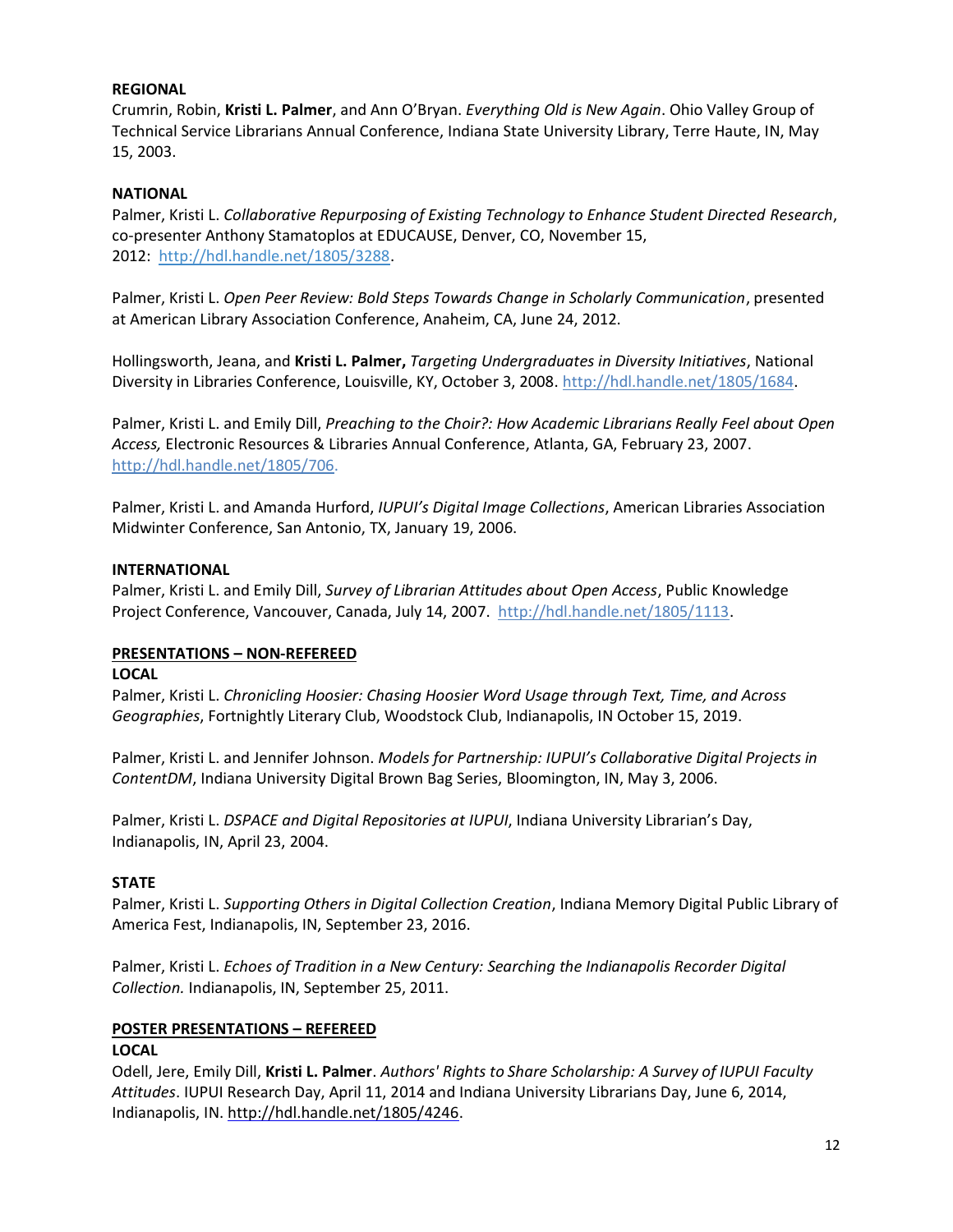Polley, Ted, Heather L. Coates, Jennifer Johnson, Jere D. Odell, and **Kristi L. Palmer**. *Mining the Indianapolis Recorder: An Exploratory Study of a Digital Humanities Dataset*. IUPUI Research Day, Indianapolis, IN, April 11, 2014. [http://hdl.handle.net/1805/4263.](http://hdl.handle.net/1805/4263)

## **POSTER PRESENTATIONS – NON-REFEREED**

#### **STATE**

Palmer, Kristi L. *Image-ing Our Foremothers: Art as a Means to Connect with Women's History,* Indiana Library Federation Conference, Indianapolis, IN, March 24, 2005.

## **INVITED WORKSHOPS/COURSES – NON-REFEREED**

#### **STATE (Indiana)**

Palmer, Kristi L. *An Introduction to Digital Historical Research in Indianapolis*, Invisible Indianapolis, Indianapolis, IN, May 12, 2017.

Palmer, Kristi L*. Introduction to Metadata*, Indiana State Library, Indianapolis, IN, August 7, 2009.

Palmer, Kristi L*. Introduction to Metadata*, Indiana State Library, Indianapolis, IN, September 26, 2006.

## **WORKSHOPS/COURSES - REFEREED**

#### **STATE**

Palmer, Kristi L. *Digital Public Library of America Service Hub in Indiana Workshop,* Indiana Library Federation Conference, Indianapolis, IN, November 17, 2014.

#### **NATIONAL**

Palmer, Kristi L., Emily Dill, and Kevin Petsche*. Institutional Digital Repositories @ your Library*, Half-day workshop, Association of College and Research Libraries Conference in Minneapolis, MN, April 7, 2005.

## **PUBLICATIONS**

## **Articles – Refereed**

Odell, Jere., **Palmer, K**risti L., & Dill, Emily. "Faculty Attitudes toward Open Access and Scholarly Communications: Disciplinary Differences on an Urban and Health Science Campus." *Journal of Librarianship and Scholarly Communication*, *5*(1), November 2017. Available from: http://hdl.handle.net/1805/15009

Palmer, Kristi L., Emily Dill, and Charlene Christie. "Where There's a Will There's a Way?: Survey of Academic Librarian Attitudes about Open Access." *College & Research Libraries*. 70(4): 315-330. doi: 10.5860/crl.70.4.315.

## **Articles – Invited**

Palmer, Kristi L. "Fire Insurance Maps: Introduction and Glimpses into America's Glass Manufacturing History," *The NewsJournal*, 20 (4), Winter 2013, p. 3-9. Available at: [http://hdl.handle.net/1805/3910.](http://hdl.handle.net/1805/3910)

Palmer, Kristi L. "Introduction to Indy: Walk, Cycle, Ride the Cultural Trail," *C&RL News*, October 2012 73:518-522. [http://crln.acrl.org/content/73/9/518.full.](http://crln.acrl.org/content/73/9/518.full)

Moore, Wilma and **Kristi L. Palmer**. "Indianapolis Flanner House, Helping People Help Themselves." *Traces of Indiana and Midwestern History.* Fall 2008: 30-35.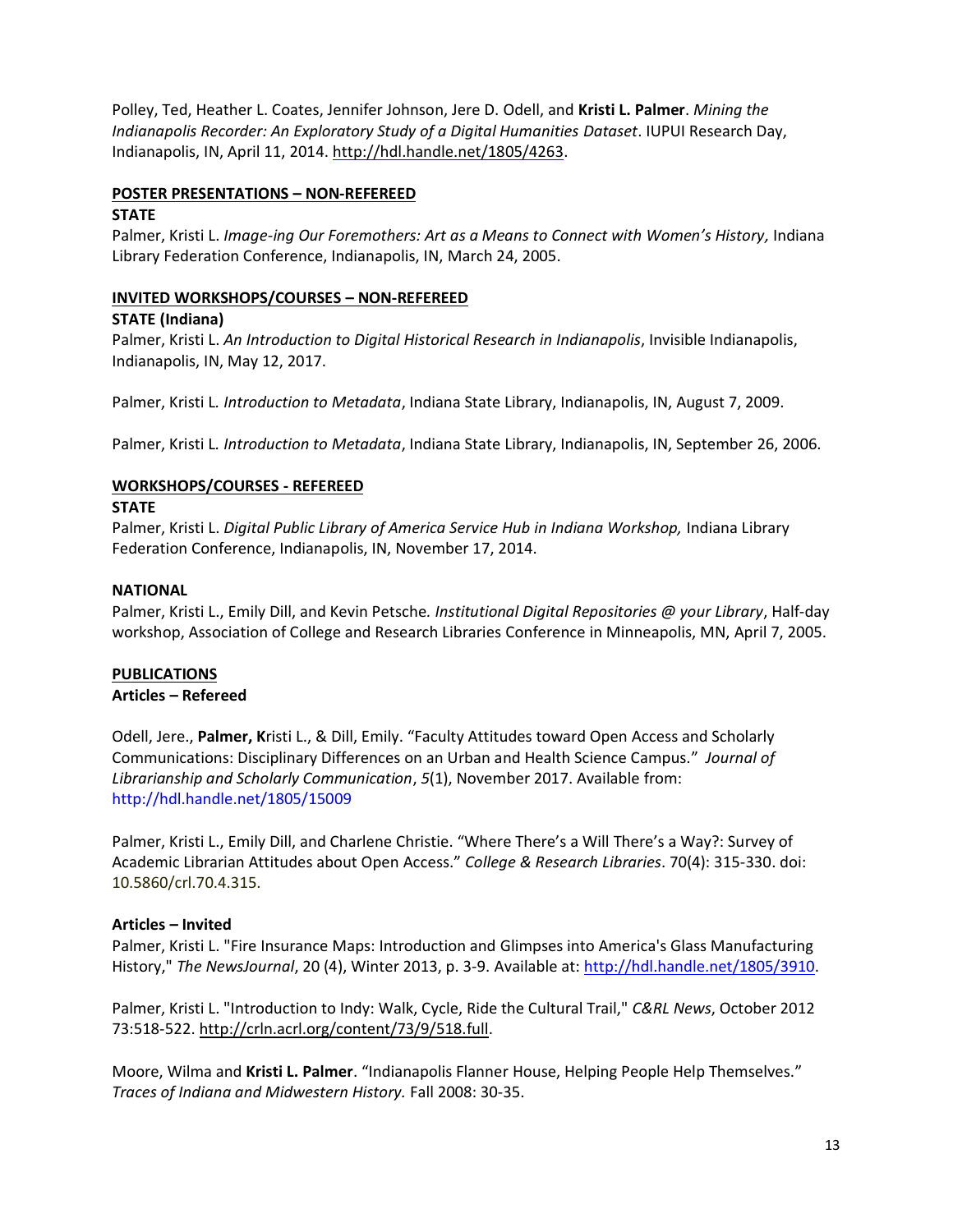Palmer, Kristi L. "Indianapolis in Maps: Now and Then." *Geography Educators' Network of Indiana Newsletter.* 2006, 106(5): 13-14.

Dill, Emily, and **Kristi L. Palmer**. "What's the Big IDeA?: Considerations for Implementing an Institutional Repository." *Library Hi-Tech News*. 2005, 22(6): 11-14.

#### **Articles – Non-Refereed**

Polley, Ted, **Kristi L. Palmer**, and Caitlin Pollock. "Chronicling Hoosier: A New Digital Scholarship Project of IUPUI's University Library." *Indiana Magazine of History*. 2016, 112(December 2016): 393-395.

Odell, Jere, Heather Coates, and **Kristi L. Palmer**. "Rewarding Open Access Scholarship in Promotion and Tenure: Driving Institutional Change," *College and Research Libraries News*. 2016, 77(7): 322-325. [http://crln.acrl.org/content/77/7/322.full.](http://crln.acrl.org/content/77/7/322.full)

Palmer, Kristi L. *"'*Image-ing Our Foremothers: Art as a Means of Promoting Information Literacy." *Indiana Libraries: Journal of the Indiana Library Federation and Indiana State Library.* 2007, 26(2): 30-34. <http://hdl.handle.net/1805/1552>

#### **Book Chapter – Invited**

Johnson, Jennifer and **Kristi L. Palmer**. "Organic, Symbiotic Digital Collection Development", In *Handbook of Digital Library Economics*, Cambridge, UK: Chandos, 2013. [http://hdl.handle.net/1805/3830.](http://hdl.handle.net/1805/3830)

#### **Digital Scholarship – Refereed**

Palmer, Kristi L., Ted Polley, and Caitlin Pollock. *Chronicling Hoosier*. A digital humanities project, reviewed by the National Endowment for the Humanities Data Challenge Committee. [http://centerfordigschol.github.io/chroniclinghoosier/.](http://centerfordigschol.github.io/chroniclinghoosier/) June 2016.

#### **Book Reviews – Invited - Non-refereed**

Palmer, Kristi L. Review of *Encyclopedia of American Indian History*. Ed. By Bruce Johansen and Barry Pritzker. In *Reference & User Services Quarterly*. Spring 2008, 47(3): 284-285.

Palmer, Kristi L. Review of *Women and Gender in Medieval Europe: An Encyclopedia*. Ed. by Margaret Schaus. In *Reference & User Services Quarterly*. Summer 2007, 46(4): 93-94.

Palmer, Kristi L. Review of *Encyclopedia of War & American Society*. Ed. by Peter Karsten. In *Reference & User Services Quarterly*. Fall 2006, 46(1): 71-72.

Palmer, Kristi L. Review of Derks, Scott, *Working Americans 1800-2005; Vol. VI: Women at Work.* In *Feminist Collections: A Quarterly of Women's Studies.* Summer 2005, 26(4): 32-33.

Palmer, Kristi L. Review of *Encyclopedia of the Romantic Era, 1760-1850*, general editor Christopher John Murray. In *Reference and User Services Quarterly*. Spring 2005, 44(3): 263-264.

Palmer, Kristi L. Review of *Cataloging the Web: Metadata, AACR, and MARC 21* (ALCTS Papers on Library Technical Services and Collections, no. 10), edited by Wayne Jones, Judith R. Ahronheim, and Josephine Crawford. In *Journal of Internet Cataloging*. September 2004, 83-85.

Palmer, Kristi L. Review of Harper, Judith E., *Women During the Civil War: An Encyclopedia*. New York: Routledge, 2003. In *Reference and User Services Quarterly*. Summer 2004, 43(4): 353-354.